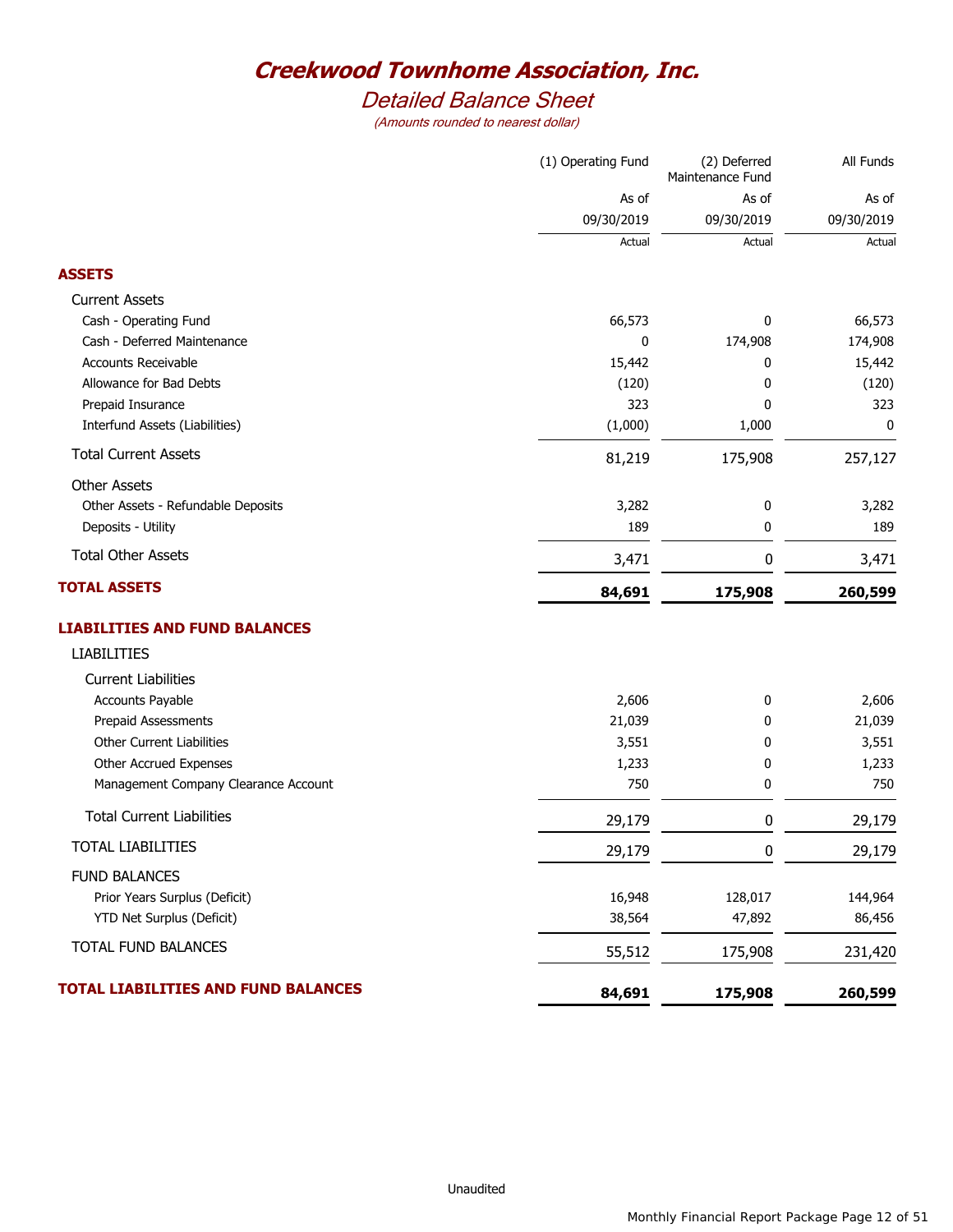*Schedule of Revenues and Expenses - Actual vs. Budget (Accrual)*

### *Operating Fund*

|                                    | Month Ending<br>09/30/2019 |              |             |           | <b>YTD</b><br>09/30/2019 |              |              |           | <b>Budget</b> |              |       |
|------------------------------------|----------------------------|--------------|-------------|-----------|--------------------------|--------------|--------------|-----------|---------------|--------------|-------|
|                                    | \$ Actual                  | \$ Budget    | \$ Variance | Var %     | \$ Actual                | \$ Budget    | \$ Variance  | Var %     | \$ Annual     | \$ Remaining | Rem % |
| <b>Revenues</b>                    |                            |              |             |           |                          |              |              |           |               |              |       |
| <b>Assessments</b>                 |                            |              |             |           |                          |              |              |           |               |              |       |
| <b>Regular Assessments</b>         |                            |              |             |           |                          |              |              |           |               |              |       |
| <b>Full Rate</b>                   | 26,460                     | 30,240       | (3,780)     | (13%)     | 214,243                  | 272,160      | (57, 917)    | (21%)     | 362,880       | 148,637      | 41%   |
| <b>TOTAL Regular Assessments</b>   | 26,460                     | 30,240       | (3,780)     | (13%)     | 214,243                  | 272,160      | (57, 917)    | (21%)     | 362,880       | 148,637      | 41%   |
| Other Assessments                  |                            |              |             |           |                          |              |              |           |               |              |       |
| <b>Initial Assessment</b>          | 0                          | $\mathbf 0$  | 0           | 0%        | 5,000                    | $\bf{0}$     | 5,000        | 100%      | $\pmb{0}$     | (5,000)      | 0%    |
| Working Capital Assessment         | 0                          | 0            | 0           | 0%        | 500                      | 0            | 500          | 100%      | 0             | (500)        | 0%    |
| <b>TOTAL Other Assessments</b>     | $\mathbf 0$                | $\mathbf 0$  | $\mathbf 0$ | 0%        | 5,500                    | $\mathbf{0}$ | 5,500        | 100%      | $\mathbf 0$   | (5,500)      | 0%    |
| <b>Assessment Allocation</b>       |                            |              |             |           |                          |              |              |           |               |              |       |
| <b>Assessment Allocation</b>       | (11, 952)                  | (11, 952)    | $\mathbf 0$ | 0%        | (47, 807)                | (107, 565)   | 59,758       | (56%)     | (143, 420)    | (95, 613)    | 67%   |
| <b>TOTAL Assessment Allocation</b> | (11, 952)                  | (11, 952)    | $\mathbf 0$ | 0%        | (47, 807)                | (107, 565)   | 59,758       | (56%)     | (143, 420)    | (95, 613)    | 67%   |
| <b>TOTAL Assessments</b>           | 14,508                     | 18,288       | (3,780)     | (21%)     | 171,936                  | 164,595      | 7,341        | 4%        | 219,460       | 47,524       | 22%   |
| Other Income                       |                            |              |             |           |                          |              |              |           |               |              |       |
| Late Payment Charges               | 475                        | 0            | 475         | 100%      | 1,690                    | 0            | 1,690        | 100%      | $\mathbf 0$   | (1,690)      | 0%    |
| Lien Filing                        | $\Omega$                   | $\mathbf{0}$ | $\mathbf 0$ | 0%        | (174)                    | $\mathbf{0}$ | (174)        | $(100\%)$ | 0             | 174          | 100%  |
| Late Payment Charges Waived        | (100)                      | 0            | (100)       | $(100\%)$ | (200)                    | $\mathbf{0}$ | (200)        | $(100\%)$ | 0             | 200          | 100%  |
| Miscellaneous Income               | 0                          | $\mathbf 0$  | $\mathbf 0$ | 0%        | 1,020                    | 0            | 1,020        | 100%      | 0             | (1,020)      | 0%    |
| Advertising                        | $\Omega$                   | $\mathbf{0}$ | $\mathbf 0$ | 0%        | $\mathbf{0}$             | $\mathbf{0}$ | $\mathbf{0}$ | 100%      | 0             | $\mathbf{0}$ | 0%    |
| <b>Finance Fees</b>                | 86                         | $\mathbf 0$  | 86          | 100%      | 253                      | 0            | 253          | 100%      | 0             | (253)        | 0%    |
| <b>TOTAL Other Income</b>          | 461                        | $\mathbf{0}$ | 461         | 100%      | 2,590                    | $\Omega$     | 2,590        | 100%      | $\Omega$      | (2, 590)     | 0%    |
| <b>TOTAL Revenues</b>              | 14,969                     | 18,288       | (3, 319)    | (18%)     | 174,526                  | 164,595      | 9,931        | 6%        | 219,460       | 44,934       | 20%   |
| <b>Expenses</b>                    |                            |              |             |           |                          |              |              |           |               |              |       |
| <b>Operating Expenses</b>          |                            |              |             |           |                          |              |              |           |               |              |       |
| <b>Direct Operating Expenses</b>   |                            |              |             |           |                          |              |              |           |               |              |       |
| <b>Utilities</b>                   |                            |              |             |           |                          |              |              |           |               |              |       |
| Electricity - Amenity Center       | 110                        | 208          | 98          | 47%       | 992                      | 1,875        | 883          | 47%       | 2,500         | 1,508        | 60%   |
| Electricity - Entry                | 11                         | 33           | 22          | 67%       | 122                      | 300          | 178          | 59%       | 400           | 278          | 70%   |
| Electricity - Irrigation           | 137                        | 517          | 380         | 73%       | 1,212                    | 4,650        | 3,438        | 74%       | 6,200         | 4,988        | 80%   |
| Electricity - Streetlights         | 1,123                      | 1,250        | 127         | 10%       | 10,123                   | 11,250       | 1,127        | 10%       | 15,000        | 4,877        | 33%   |
| Telephone/Gate Access Control      | 119                        | 158          | 40          | 25%       | 624                      | 1,425        | 801          | 56%       | 1,900         | 1,276        | 67%   |
| Water/Sewer-Amenity Center         | 99                         | 542          | 443         | 82%       | 929                      | 4,875        | 3,946        | 81%       | 6,500         | 5,571        | 86%   |
| <b>TOTAL Electricity</b>           | 1,598                      | 2,708        | 1,110       | 41%       | 14,002                   | 24,375       | 10,373       | 43%       | 32,500        | 18,498       | 57%   |
| <b>Grounds Maintenance</b>         |                            |              |             |           |                          |              |              |           |               |              |       |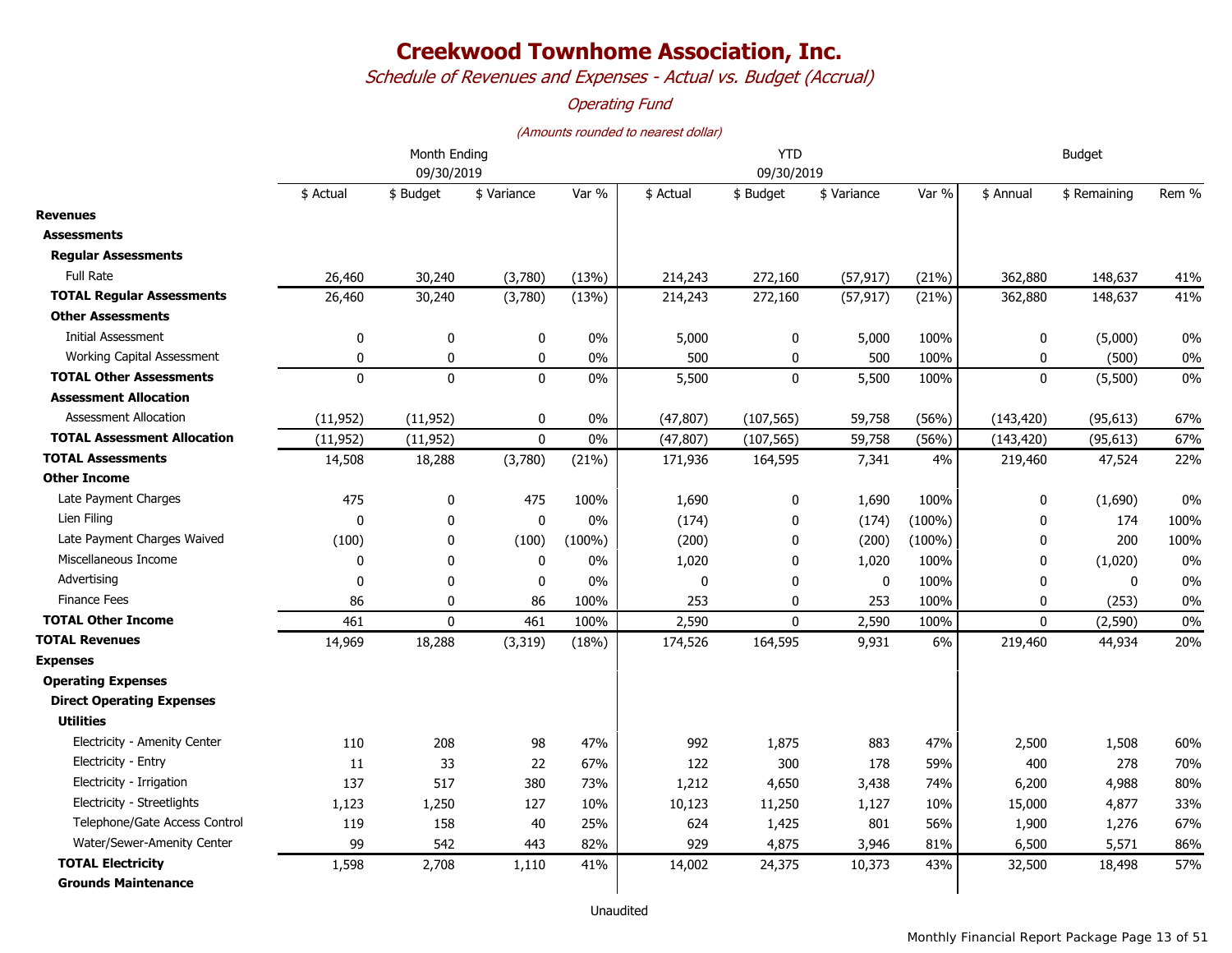## *Schedule of Revenues and Expenses - Actual vs. Budget (Accrual)*

### *Operating Fund*

#### *(Amounts rounded to nearest dollar)*

|                                                  |              | Month Ending |             |           | <b>YTD</b>  | <b>Budget</b> |             |           |             |              |       |
|--------------------------------------------------|--------------|--------------|-------------|-----------|-------------|---------------|-------------|-----------|-------------|--------------|-------|
|                                                  | 09/30/2019   |              |             |           |             | 09/30/2019    |             |           |             |              |       |
|                                                  | \$ Actual    | \$ Budget    | \$ Variance | Var %     | \$ Actual   | \$ Budget     | \$ Variance | Var %     | \$ Annual   | \$ Remaining | Rem % |
| Landscape Contract                               | 4,529        | 4,445        | (84)        | $(2\%)$   | 39,746      | 40,005        | 259         | $1\%$     | 53,340      | 13,594       | 25%   |
| Mulch                                            | 9,375        | 1,560        | (7, 815)    | $(501\%)$ | 18,555      | 14,040        | (4, 515)    | (32%)     | 18,720      | 165          | $1\%$ |
| Pond/Lake Maintenance                            | 0            | 275          | 275         | 100%      | 1,375       | 2,475         | 1,100       | 44%       | 3,300       | 1,925        | 58%   |
| Landscape Repairs & Maint                        | 0            | 825          | 825         | 100%      | $\mathbf 0$ | 7,425         | 7,425       | 100%      | 9,900       | 9,900        | 100%  |
| Irrigation/Well Maint/Replace                    | 349          | 375          | 26          | 7%        | 1,074       | 3,375         | 2,301       | 68%       | 4,500       | 3,426        | 76%   |
| Termite Warranty Program                         | $\mathbf 0$  | 504          | 504         | 100%      | 5,562       | 4,536         | (1,026)     | (23%)     | 6,048       | 486          | 8%    |
| Pest Control                                     | 1,134        | 1,008        | (126)       | (12%)     | 4,806       | 9,075         | 4,269       | 47%       | 12,100      | 7,294        | 60%   |
| <b>TOTAL Grounds Maintenance</b>                 | 15,387       | 8,992        | (6, 394)    | (71%)     | 71,118      | 80,931        | 9,813       | 12%       | 107,908     | 36,790       | 34%   |
| <b>Clubhouse and Pool</b>                        |              |              |             |           |             |               |             |           |             |              |       |
| Pool Maintenance Contract                        | 800          | 800          | 0           | $0\%$     | 7,225       | 7,200         | (25)        | 0%        | 9,600       | 2,375        | 25%   |
| Pool Expense - Other                             | $\pmb{0}$    | $\mathbf 0$  | 0           | $0\%$     | 435         | 0             | (435)       | $(100\%)$ | 0           | (435)        | 0%    |
| Permits                                          | 0            | $\mathbf 0$  | 0           | $0\%$     | 250         | 250           | 0           | 0%        | 250         | 0            | 0%    |
| Pool Supplies and Repairs                        | 124          | 150          | 26          | 17%       | 1,083       | 1,350         | 267         | 20%       | 1,900       | 817          | 43%   |
| Amenity Center Repairs/Maint                     | 0            | 333          | 333         | 100%      | 1,522       | 3,000         | 1,478       | 49%       | 4,000       | 2,478        | 62%   |
| Janitorial Supplies                              | 97           | 167          | 69          | 42%       | 1,184       | 1,500         | 316         | 21%       | 2,000       | 816          | 41%   |
| Janitorial Services                              | 1,430        | 817          | (613)       | (75%)     | 4,730       | 7,350         | 2,620       | 36%       | 9,800       | 5,070        | 52%   |
| Social / Community Events                        | $\mathbf 0$  | 100          | 100         | 100%      | 0           | 900           | 900         | 100%      | 1,300       | 1,300        | 100%  |
| <b>TOTAL Clubhouse and Pool</b>                  | 2,451        | 2,367        | (85)        | (4%)      | 16,429      | 21,550        | 5,121       | 24%       | 28,850      | 12,421       | 43%   |
| <b>Repairs/Maint - General</b>                   |              |              |             |           |             |               |             |           |             |              |       |
| Gate Maintenance Contract                        | 120          | 50           | (70)        | (140%)    | 990         | 450           | (540)       | (120%)    | 600         | (390)        | (65%) |
| <b>Towing Contract or Services</b>               | 0            | 217          | 217         | 100%      | 0           | 1,950         | 1,950       | 100%      | 2,600       | 2,600        | 100%  |
| <b>Amenity Access Systems</b>                    | 0            | 0            | $\pmb{0}$   | 0%        | 218         | 0             | (218)       | $(100\%)$ | $\mathbf 0$ | (218)        | 0%    |
| General Maintenance and Repair                   | 2,893        | 1,292        | (1,601)     | (124%)    | 10,243      | 11,625        | 1,382       | 12%       | 15,500      | 5,257        | 34%   |
| <b>TOTAL Repair/Maint - General</b>              | 3,013        | 1,558        | (1, 455)    | (93%)     | 11,451      | 14,025        | 2,574       | 18%       | 18,700      | 7,249        | 39%   |
| <b>Security and Patrols</b>                      |              |              |             |           |             |               |             |           |             |              |       |
| Security and Patrols                             | 0            | 0            | 0           | $0\%$     | 153         | 0             | (153)       | $(100\%)$ | 0           | (153)        | $0\%$ |
| <b>TOTAL Security and Patrols</b>                | $\mathbf{0}$ | $\mathbf{0}$ | $\mathbf 0$ | $0\%$     | 153         | $\mathbf 0$   | (153)       | $(100\%)$ | $\mathbf 0$ | (153)        | 0%    |
| <b>Taxes - Personal Property</b>                 |              |              |             |           |             |               |             |           |             |              |       |
| General                                          | $\mathbf 0$  | $\mathbf 0$  | 0           | $0\%$     | 190         | $\mathbf 0$   | (190)       | $(100\%)$ | 0           | (190)        | 0%    |
| <b>TOTAL Taxes - Personal</b><br><b>Property</b> | $\mathbf{0}$ | $\mathbf{0}$ | $\mathbf 0$ | $0\%$     | 190         | $\mathbf{0}$  | (190)       | $(100\%)$ | $\pmb{0}$   | (190)        | 0%    |
| <b>Trash Removal</b>                             |              |              |             |           |             |               |             |           |             |              |       |
| <b>Trash Removal</b>                             | 0            | 0            | 0           | 0%        | 50          | 0             | (50)        | $(100\%)$ | 0           | (50)         | 0%    |
| <b>TOTAL Trash Removal</b>                       | $\mathbf 0$  | $\mathbf 0$  | $\mathbf 0$ | $0\%$     | 50          | $\mathbf 0$   | (50)        | $(100\%)$ | 0           | (50)         | 0%    |

Unaudited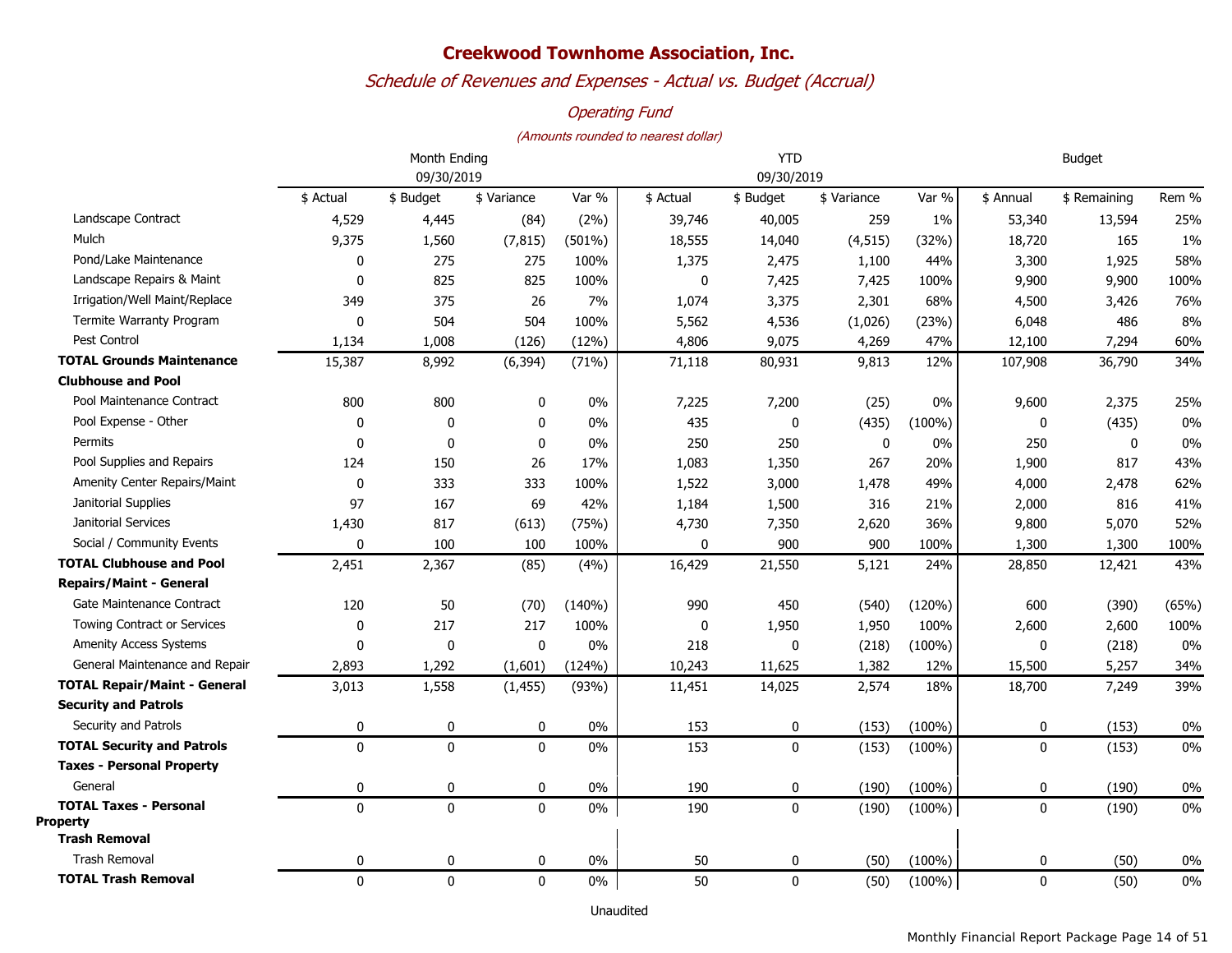## *Schedule of Revenues and Expenses - Actual vs. Budget (Accrual)*

### *Operating Fund*

#### *(Amounts rounded to nearest dollar)*

|                                                      |              | Month Ending |              | <b>YTD</b> |             |              |              | <b>Budget</b> |              |              |        |
|------------------------------------------------------|--------------|--------------|--------------|------------|-------------|--------------|--------------|---------------|--------------|--------------|--------|
|                                                      | 09/30/2019   |              |              |            | 09/30/2019  |              |              |               |              |              |        |
|                                                      | \$ Actual    | \$ Budget    | \$ Variance  | Var %      | \$ Actual   | \$ Budget    | \$ Variance  | Var %         | \$ Annual    | \$ Remaining | Rem %  |
| <b>TOTAL Direct Operating Expenses</b>               | 22,449       | 15,626       | (6, 824)     | (44%)      | 113,393     | 140,881      | 27,489       | 20%           | 187,958      | 74,565       | 40%    |
| <b>General and Administrative</b><br><b>Expenses</b> |              |              |              |            |             |              |              |               |              |              |        |
| <b>Professional Fees</b>                             |              |              |              |            |             |              |              |               |              |              |        |
| <b>Income Tax Preparation</b>                        | 0            | $\mathbf 0$  | 0            | $0\%$      | $\mathbf 0$ | 3,090        | 3,090        | 100%          | 3,090        | 3,090        | 100%   |
| Legal and Professional Fees                          | 114          | 500          | 386          | 77%        | 114         | 1,500        | 1,386        | 92%           | 1,500        | 1,386        | 92%    |
| <b>TOTAL Professional Fees</b>                       | 114          | 500          | 386          | 77%        | 114         | 4,590        | 4,476        | 98%           | 4,590        | 4,476        | 98%    |
| <b>Bad Debts</b>                                     |              |              |              |            |             |              |              |               |              |              |        |
| <b>Bad Debts</b>                                     | 2,448        | 250          | (2, 198)     | (879%)     | 2,448       | 2,250        | (198)        | (9%)          | 3,000        | 552          | 18%    |
| <b>TOTAL Bad Debts</b>                               | 2,448        | 250          | (2, 198)     | (879%)     | 2,448       | 2,250        | (198)        | (9%)          | 3,000        | 552          | 18%    |
| <b>Bank Charges</b>                                  |              |              |              |            |             |              |              |               |              |              |        |
| <b>Bank Charges</b>                                  | 0            | $\pmb{0}$    | 0            | $0\%$      | 145         | 0            | (145)        | $(100\%)$     | 0            | (145)        | 0%     |
| <b>TOTAL Bank Charges</b>                            | $\Omega$     | $\mathbf 0$  | $\mathbf{0}$ | 0%         | 145         | $\mathbf{0}$ | (145)        | $(100\%)$     | $\mathbf{0}$ | (145)        | 0%     |
| <b>Collection Expense</b>                            |              |              |              |            |             |              |              |               |              |              |        |
| <b>Collection Expense</b>                            | 85           | 0            | (85)         | $(100\%)$  | 170         | 0            | (170)        | $(100\%)$     | 0            | (170)        | 0%     |
| <b>TOTAL Collection Expense</b>                      | 85           | $\mathbf{0}$ | (85)         | $(100\%)$  | 170         | $\mathbf{0}$ | (170)        | $(100\%)$     | $\mathbf{0}$ | (170)        | 0%     |
| <b>Insurance</b>                                     |              |              |              |            |             |              |              |               |              |              |        |
| General, Property & Liability                        | 323          | 482          | 158          | 33%        | 4,921       | 4,337        | (584)        | (13%)         | 5,783        | 862          | 15%    |
| <b>TOTAL Insurance</b>                               | 323          | 482          | 158          | 33%        | 4,921       | 4,337        | (584)        | (13%)         | 5,783        | 862          | 15%    |
| <b>Management Fee</b>                                |              |              |              |            |             |              |              |               |              |              |        |
| Management Contract                                  | 1,012        | 1,064        | 52           | 5%         | 10,500      | 9,576        | (924)        | (10%)         | 12,768       | 2,268        | 18%    |
| <b>TOTAL Management Fee</b>                          | 1,012        | 1,064        | 52           | 5%         | 10,500      | 9,576        | (924)        | (10%)         | 12,768       | 2,268        | 18%    |
| <b>Administration</b>                                |              |              |              |            |             |              |              |               |              |              |        |
| Administration                                       | 135          | 0            | (135)        | $(100\%)$  | 568         | 0            | (568)        | $(100\%)$     | 0            | (568)        | 0%     |
| Corporate Annual Report                              | $\mathbf{0}$ | 0            | $\Omega$     | $0\%$      | 61          | 61           | $\mathbf{0}$ | $0\%$         | 61           | $\mathbf{0}$ | 0%     |
| Coupons                                              | 5            | $\mathbf 0$  | (5)          | $(100\%)$  | 520         | $\mathbf 0$  | (520)        | $(100\%)$     | $\mathbf 0$  | (520)        | 0%     |
| <b>Internet Access</b>                               | $\Omega$     | $\mathbf 0$  | $\mathbf 0$  | 0%         | 585         | 0            | (585)        | $(100\%)$     | 0            | (585)        | 0%     |
| Miscellaneous                                        | 258          | $\mathbf 0$  | (258)        | $(100\%)$  | 2,074       | 0            | (2,074)      | $(100\%)$     | 0            | (2,074)      | 0%     |
| <b>Office Supplies</b>                               | 0            | 150          | 150          | 100%       | 425         | 1,350        | 925          | 69%           | 1,800        | 1,375        | 76%    |
| Postage                                              | 0            | $\mathbf 0$  | 0            | $0\%$      | 38          | 0            | (38)         | $(100\%)$     | $\mathbf 0$  | (38)         | 0%     |
| <b>TOTAL Administration</b>                          | 398          | 150          | (248)        | (165%)     | 4,271       | 1,411        | (2,860)      | (203%)        | 1,861        | (2, 410)     | (129%) |
| <b>TOTAL General and</b><br>Administrative Expenses  | 4,380        | 2,446        | (1,934)      | (79%)      | 22,570      | 22,165       | (405)        | (2%)          | 28,002       | 5,433        | 19%    |
| <b>TOTAL Operating Expenses</b>                      | 26,829       | 18,072       | (8,758)      | (48%)      | 135,962     | 163,046      | 27,083       | 17%           | 215,960      | 79,998       | 37%    |

Unaudited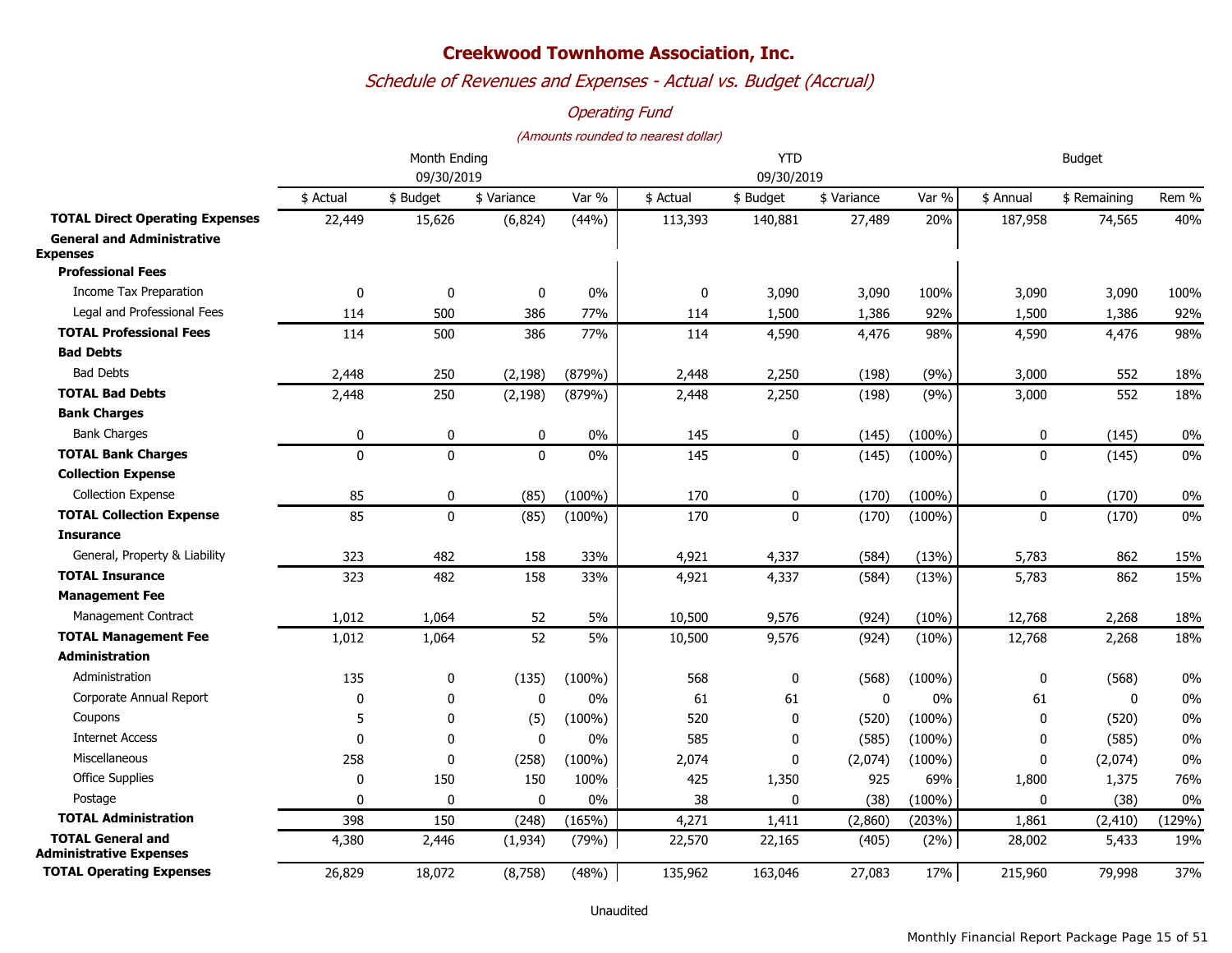# *Schedule of Revenues and Expenses - Actual vs. Budget (Accrual)*

### *Operating Fund*

|                              |           | Month Ending |           | <b>YTD</b> |           |            |            | <b>Budget</b>  |           |              |       |
|------------------------------|-----------|--------------|-----------|------------|-----------|------------|------------|----------------|-----------|--------------|-------|
|                              |           | 09/30/2019   |           |            |           | 09/30/2019 |            |                |           |              |       |
|                              | \$ Actual | \$ Budget    | Variance  | Var %      | \$ Actual | \$ Budget  | S Variance | Var %          | \$ Annual | \$ Remaining | Rem % |
| <b>Other Expenses</b>        |           |              |           |            |           |            |            |                |           |              |       |
| Contingency                  |           | 300          | 300       | 100%       |           | 2,700      | 2,700      | 100%           | 3,500     | 3,500        | 100%  |
| <b>TOTAL Other Expenses</b>  |           | 300          | 300       | 100%       |           | 2,700      | 2,700      | 100%           | 3,500     | 3,500        | 100%  |
| <b>TOTAL Expenses</b>        | 26,829    | 18,372       | (8, 458)  | (46%)      | 135,962   | 165,746    | 29,783     | 18%            | 219,460   | 83,498       | 38%   |
| <b>NET SURPLUS (DEFICIT)</b> | (11,860)  | (83)         | (11, 777) | >999%      | 38,564    | (1, 150)   |            | 39,715 (>999%) |           | (38, 564)    | $0\%$ |